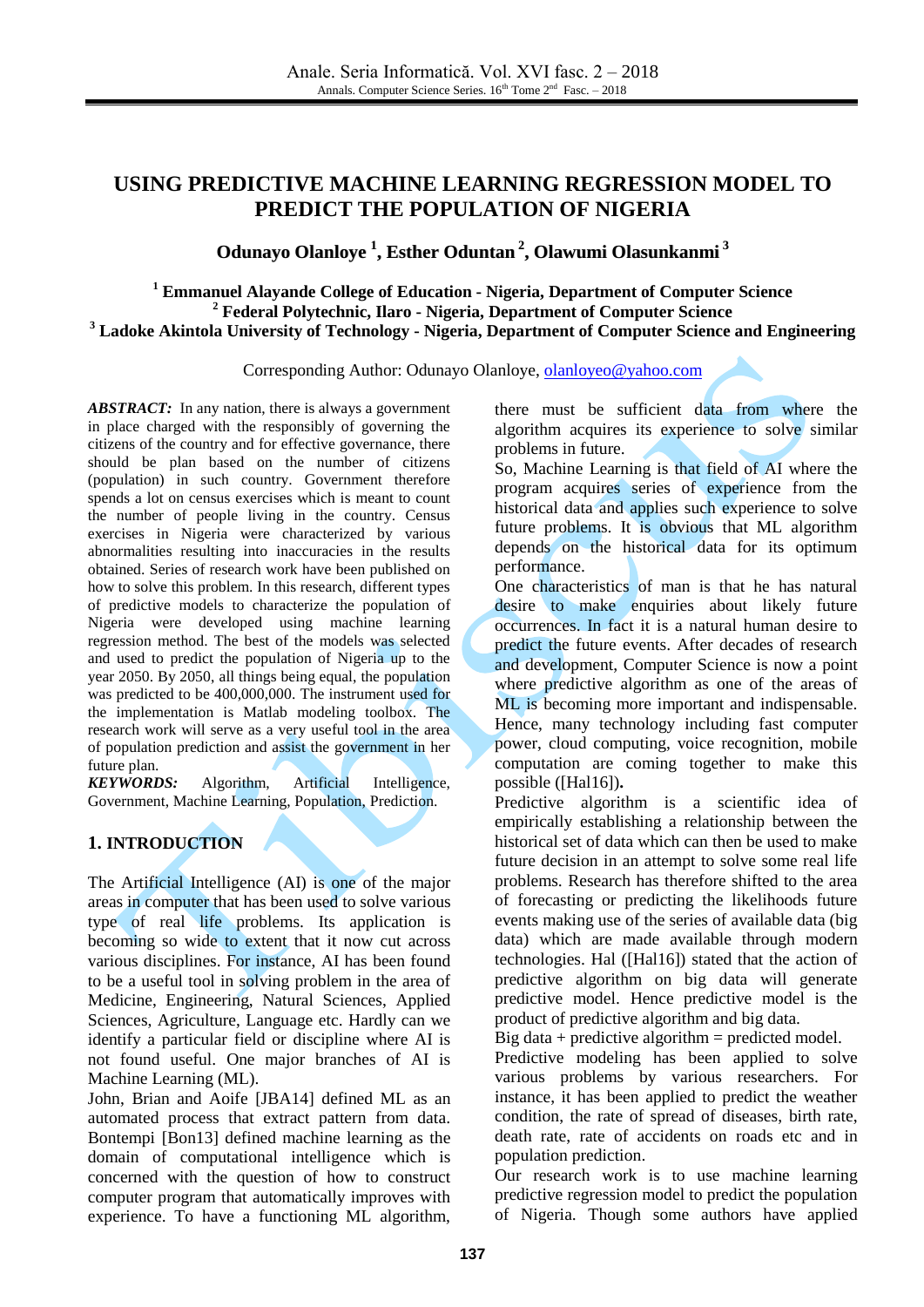different predictive model in population prediction but their works were based on statistical approach or other types of predictive model.

### **1.2 Statement of the Problem**

There are many countries all over the world and for a country to continue to be in existence there must always be a government that has the sole responsibility of governing the citizens of the country. In an attempt to govern effectively, one of the major steps that should be taken by the government is to have a comprehensive idea about the number of people they are governing i.e the population of the country must be known by the government. This gave birth to the census activity which has to do with counting the number of heads in a particular country in a particular time. Odewumi ([Ode00]) as quoted in ([Ban09]) while referring to 1970 United Nation National Draft recommendation on population census defined census as the total process of collecting, compiling, analyzing or publishing or otherwise disseminating demographic, economic and social data at specified time to all persons in a country or in a well delimited part of a country. Bangbose ([Ban09]) defined population census as a terminology now restricted to complete enumeration of human population legally conducted at regular intervals, often every ten years. Unfortunately there has always been one problem or the other in arriving at accurate census data or census result despite the billions of naira that is being spent on the exercise. How do we now solve or minimize this problem such that government will be able to predict the population of her citizens without having to spend millions or billions of naira on census exercise which eventually produce inaccurate result.

### **2. LITERATURE REVIEW**

John ([Joh17]) presents a research work titled models and reliable projection. In his research work, projection of Nigeria population was made for the range of years 1991 to 2050 using experimental growth model (EGM) and Logistic Growth Model (LGM). The two models were combined using average projection (AP). The result obtained shows that the AP is better than the actual or official projection. The intent of this research work was to compare the various models. Machine learning algorithm was not used.

Olatayo and Adeboye ([OA13]) were able to predict the population of Nigeria through births and deaths. With the use of regression analysis, the research work establishes the fact that death and the birth rate have significant effect on the population growth in Nigeria. The approach did not use any machine learning algorithm but rather a statistical approach.

Folorunso et al ([F+10]) also used Neural Network to predict the population of Nigeria.The method used training, validation and test data set. Though it was an AI based method but quite different from regression model.

Adebayo, Nneama and Rotimi ([ANR09]) presented a research work on spatial predictive model for malaria in Nigeria. A predictive model was actually developed by making use of Geographical Information System. The model will actually help in prevention of Malaria and also reduce large amount of money being spent by government, industries, private and public organization, schools as well as individuals in the diagnosis and treatment of malaria. A predictive model was developed by the authors but not actually to predict the population of Nigeria but only serve as a decision support system for all the stakeholders in the health sector. The method used has nothing to do with Machine Learning but rather a GIS based method.

Andre et al  $[A+17]$  was able to compare machine learning algorithm to build a predictive model for detecting undiagnosed diabetes. They were able to develop predictive model for detecting undiagnosed diabetes and were able to compare the performance of different machine learning algorithm. The instrument used was artificial neutral network and logistic repression. The research developed a machine learning predictive model for diabetics and not in the area of population prediction.

Aditi and Anjali **(**[AA14]) develop a smart home using predictive algorithm. Smart home according to the authors is a working specie that interact in a natural way and adapts to the immediate enviroment. The system was able to automate activities that would otherwise be manually performed by the inhabitants. A predictive algorithm was developed for smart home but the work has nothing to do with the prediction or forecasting of population

Vilalta et al ([V+02]) developed prediction algorithm in management of computer system. The system was so developed to alert the user of particular failure. The result shows that predictive algorithm will be able to identify critical events. The system could not predict the population in any form.

Going by the literature, it is obviously clear that seasonal authors though have worked in the area of predictive algorithm yet; they have not done enough in the area of population prediction. The few that worked in the area did not actually use machine learning prediction regression model/ algorithm but rather statistical or other models. For the purpose of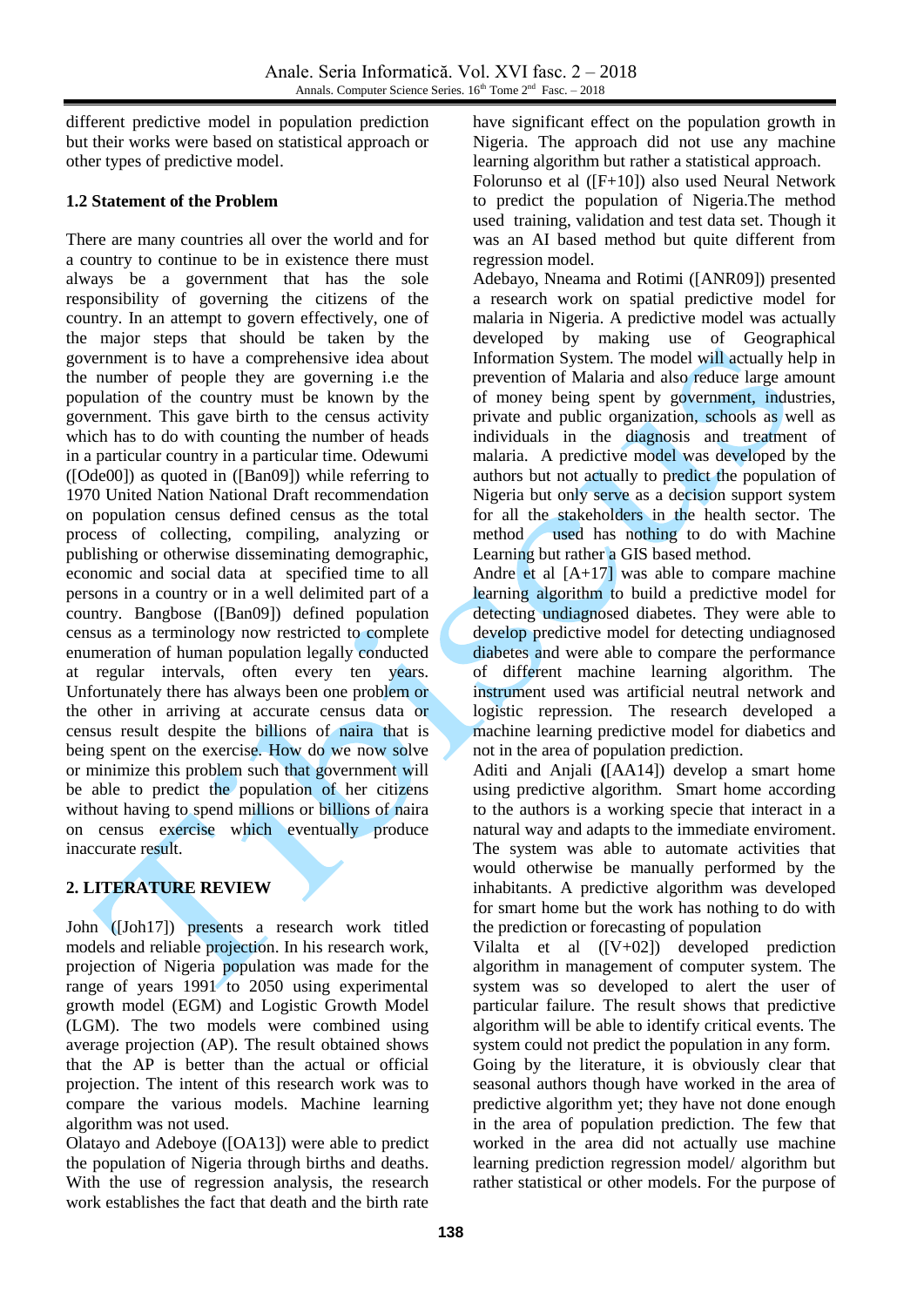this work, we used predictive machine learning regression model.

#### **3. METHODOLOGY**

We developed machine leaning regression model with actual population data from the year 1900 to 2006, to obtain different models and the best of them was selected and extrapolated to predict population growth till 2050. Matlab Machine Learning toolbox was used for implementation.

#### **4. RESULTS AND DISCUSSIONS**

Figure 1 shows the actual and the predicted population side by side. The model shows that the predicted population for Nigeria in 2050 will be about 400,000,000.

Figure 2 shows the predicted population according to the age group. The age distribution group 0 to 15 years is the largest and the age distribution 105 to 120 years has the least.







**Fig. 2. Predicted population according to age group** 



**Fig. 3a. Age distribution in the year 1900** 



**Fig. 3b. Age distribution in the year 1920** 



**Fig. 3c. Age distribution in the year 1940**



**Fig. 3d. Age distribution in the year 1960**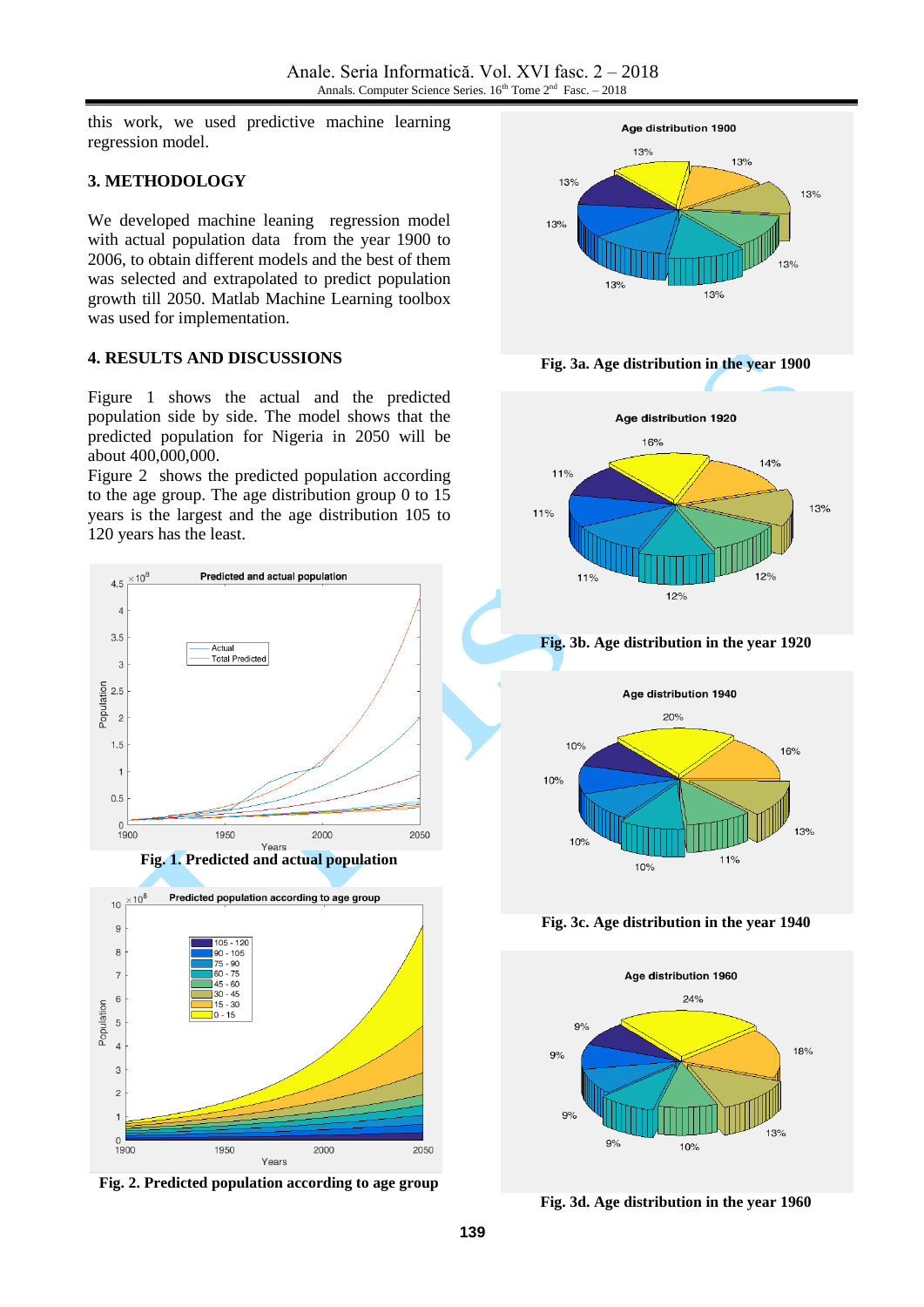

**Fig. 3e. Age distribution in the year 1980** 



**Fig. 3f. Age distribution in the year 2000** 



**Fig. 3g. Age distribution in the year 2020**



**Fig. 3h. Age distribution in the year 2040** 



**Fig. 4. Population according to age distribution**

Figure 3 (a to h) explain further the comparison of age distribution in term of percentage on yearly basis ranging from year 1900 to 2040 with an interval of 20 years. For each of the year, the children under the age of 15 years has the largest population.

Figure 4 explain the age distribution further. The actual and the predicted population data were compared in table 1 and the differences (error) appears to be very insignificant. This shows that the error recorded were almost zero.

| Year | <b>Population</b> (actual) | <b>Population</b> (predicted) | <b>Error</b> | $%$ Error   |
|------|----------------------------|-------------------------------|--------------|-------------|
| 1921 | 18,720,000                 | 18,720,02                     | $-20.0000$   | 1.06837e-5  |
| 1931 | 20,956,000                 | 20,956,015                    | $-15.0000$   | 7.157855e-7 |
| 1952 | 30,402,000                 | 30,402,017                    | $-17,0000$   | 5.591737e-7 |
| 1965 | 55,670,000                 | 55,669,990                    | 10.0000      | 1.7963e-7   |
| 1972 | 78,927,000                 | 78.926.992                    | 8.0000       | 1.013595e-7 |
| 1984 | 96,684,000                 | 96,683,995                    | 5.0000       | 5.171486e-8 |
| 1994 | 101,900,000                | 101,900,010                   | $-10.0000$   | 9.83543e-8  |
| 1999 | 110,650,000                | 110,650,012                   | $-12,0000$   | 1.084501e-7 |
| 2006 | 140,431,000                | 140,431,000                   | 0.0000       | 00000000    |
| 2030 |                            | 260,000,000                   |              | 00000000    |
| 2050 |                            | 400,000,000                   |              | 00000000    |

|  |  |  |  |  |  |  |  |  |  |  | Table 1: Comparism of actual and predicted population data (Sample) |  |  |  |  |  |  |  |
|--|--|--|--|--|--|--|--|--|--|--|---------------------------------------------------------------------|--|--|--|--|--|--|--|
|--|--|--|--|--|--|--|--|--|--|--|---------------------------------------------------------------------|--|--|--|--|--|--|--|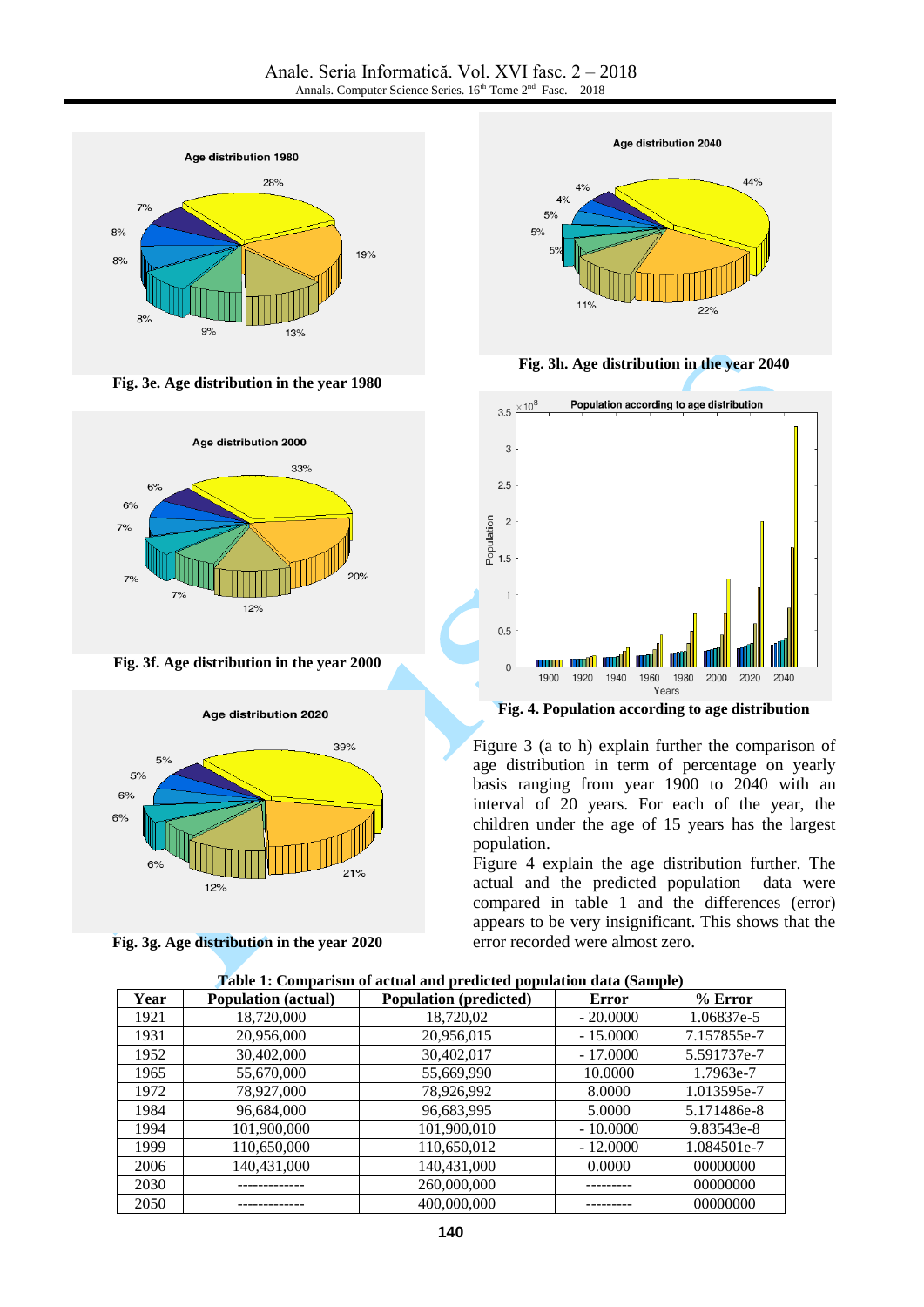| Year | <b>Projected Population</b> | <b>Actual population</b> | Error | $%$ Error |  |  |  |  |
|------|-----------------------------|--------------------------|-------|-----------|--|--|--|--|
| 1995 | 108.425                     | 102.066                  | 6.419 | 5.92      |  |  |  |  |
| 2002 | 139.611                     | 136.443                  | 3.16  | 2.27      |  |  |  |  |
| 2030 | 262.599                     | 257.438                  | 5.161 | 1.97      |  |  |  |  |
| 2050 | 398.588                     | 404.375                  | 5.787 | 1.45      |  |  |  |  |

**Table 2: Sample Error obtained in [Jhn17]**

When our result is compared with recent models - in Folorunso ([F+10]), the percentage errors obtained lies between 0.01016 and 0.01034 for Nigeria population prediction in based on age distribution. This is quite significant compared to errors obtained in the new model as shown in table I. Also in John ([Joh17]), the predicted population is very close to that obtained from the new model. The research work finally predicted that by the year 2050, the population of Nigeria will be 404,375,000. This is very close to our prediction of 400,000,000 despite the fact tha thet methods used were quite different. Again, it was observed that the percentage errors obtained in this research work as shown table II were quite significant compared to that of the new model shown in table 1.

The new model therefore performs better than the existing ones.

# **5. CONCLUSIONS**

In this research work, an attempt was made to model the population of Nigeria using Machine Learning regression model. Different models were developed and the best that characterized the population of Nigeria was selected. Our model reveals that by the year 2050, the population of Nigeria, will be about 400,000,000 with the children of under the age of 15 years having the highest population and the very old population group of age  $105 - 120$  having the least population. The research work will provide very useful information for the government and assist in preventing billions of money being used in carrying out population census that will not eventually yield any useful result. Hence, the research work will go a long way to contribute to the national development. This research work will sensitize the government at all level to make adequate provision for the growing population. The population of children under the age of 15 years is on high side. Hence there should be reasonable plans to provide good schools, pipe born water and well equipped hospitals. Creation of jobs

for young school leavers should be given serious attention. Again, the few that fall into old age group (above 70 years) should be properly taken care of and likewise those that belong to very old age group (above 100 years) should enjoy special incentives from the government.

### **REFERENCES**

- [AA14] **D. Aditi, N. Anjali** *Use of prediction algorithm in smart homes.* International Journal of Machine Learning and Computing, 4(2), 2014.
- [ANR09] **P. I. Adebayo, O. Nneama, E. A. Rotimi -** *Spatial predictive model for Health Informatics in Developing Countries*, vol 3, 2009. [www.jhidc.org.](http://www.jhidc.org/)
- [A+17] **R. O. Andre, R. Valter, L. Cirano, I. S. Maria, V. Alvaro, M. B. Sandhi, B. D. Bruce** – *Comparison of machine learning algorithms to build a predictive model for detecting undiagnosed diabetes.* Sao Paulo Med. Journal, 135(3), 234-246, 2017.
- [Ban09] **J. A. Bangbose -** *Falsification of population census data in an heterogeneous Nigeria state in the fourth republic,* African Journal of Political Science and International Relations, vol 3: 331-319, 2009. [www.academicjournals.org/AJPSIR](http://www.academicjournals.org/AJPSIR)
- [Bon13] **G. Bontempi -** *Machine learning strategies for time series prediction,* Machine Learning Group, Computer Science Department. Boulevard de Triomphe – CP212, 2013. <http://www.ulb.ac.be/di>
- [F+10] **S. Folorunso, A. T. Akinwale, O. E. Asiribo, T. A. Adeyemo -** *Population prediction using Artificial Neural Network*, African Journal of Mathematics and Computer Science Research, vol 3: 155-162, ISSN 2006- 9731,2010. [www.academicjournals.org/AJMCSR](http://www.academicjournals.org/AJMCSR)
- [Hal16] **K. Hal -** *A simple framework for building predictive model: A little data science business guide squared consultancy*, A Salam Edward Company, 2016.